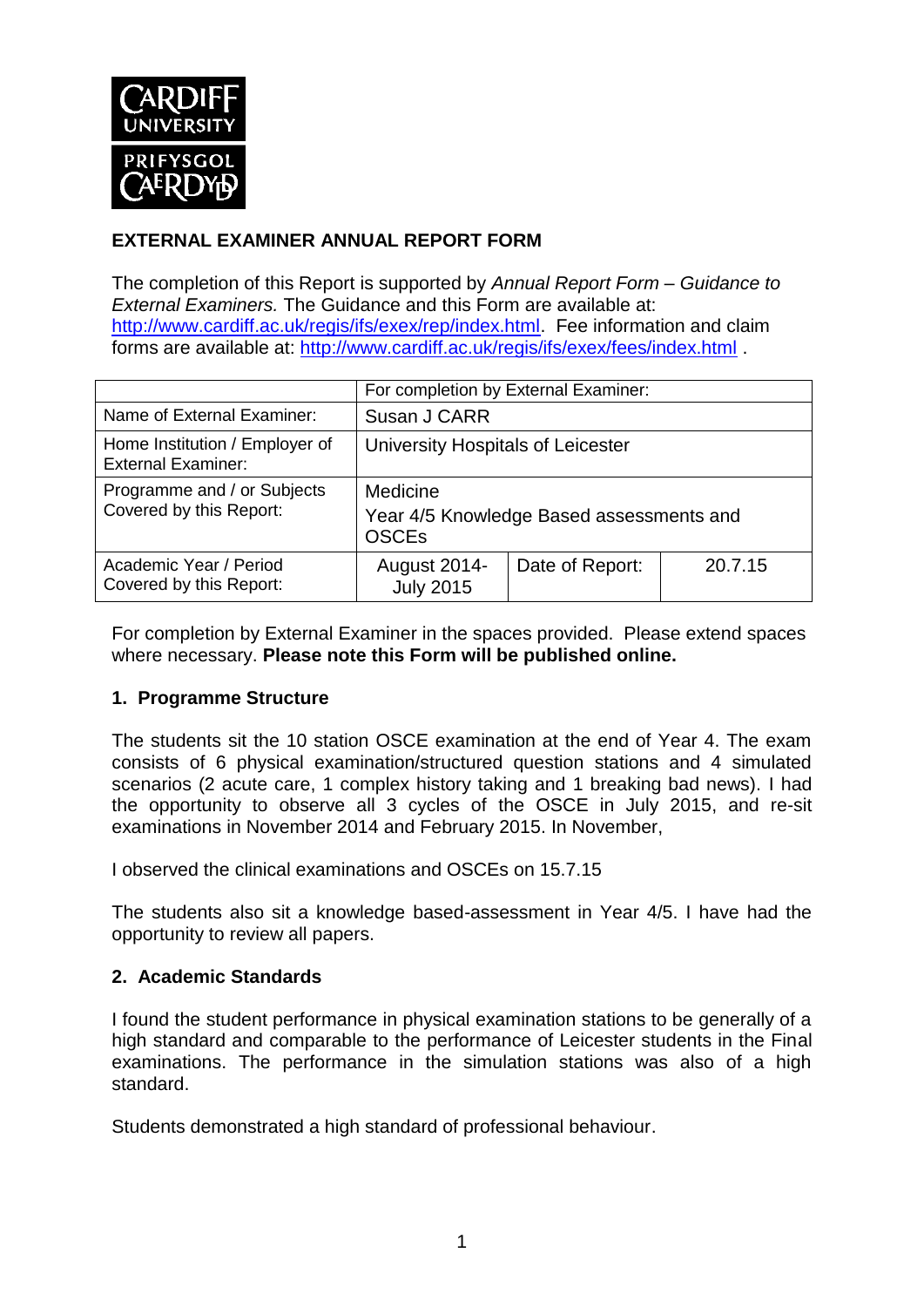The marking of the examiners appeared fair and consistent using the appropriate pro-formas. The few students with weak performance that I observed were appropriately identified by examiners.

Knowledge based assessments – I have reviewed all papers and found the papers to be of a satisfactory standard and to contain a good balance of questions on acute care scenarios, data interpretation and prescribing.

## **3. The Assessment Process**

### OSCEs

The conduct of the exams I observed was generally good and I had no serious concerns.

The exam was of an appropriate standard and examiners generally assessed candidates in a fair and consistent manner.

The information (scenarios, investigation, charts etc) provided to the students was of a high quality and the simulated patients gave a good history.

The communication skills and focused history taking scenarios are good and test of a range of communication skills, clinical reasoning skills and professionalism.

I noted significant improvements in the examiner briefing with an examiner presentation, which was well attended. In addition, the station leads held clear signposted meetings for their examiners where they discussed the format of the exam and agreed the standard and knowledge questions that would be asked.

The exams ran smoothly and I observed no problems with patients or students.

Some clinic rooms were rather hot and there was some noise contamination from adjoining rooms and fans but this did not constitute a significant impairment in my opinion.

The examiners were fair, professional and generally experienced. However, I did observe 2 examiners asking questions that were not agreed at the station lead meeting or that were tailored to the student's examination findings.

The Clinical Skills Unit is an excellent facility for these examinations providing a quiet functional environment. There were no organisational problems that I observed and the examiner briefing was satisfactory.

#### **4. Year-on-Year Comments**

I have observed all 3 OSCE cycles this year and note they are of a consistent standard.

#### **5. Preparation / Induction Activity (for new External Examiners only)**

I have received KBA papers generally in good time and had the opportunity to review the materials for OSCEs before the examinations.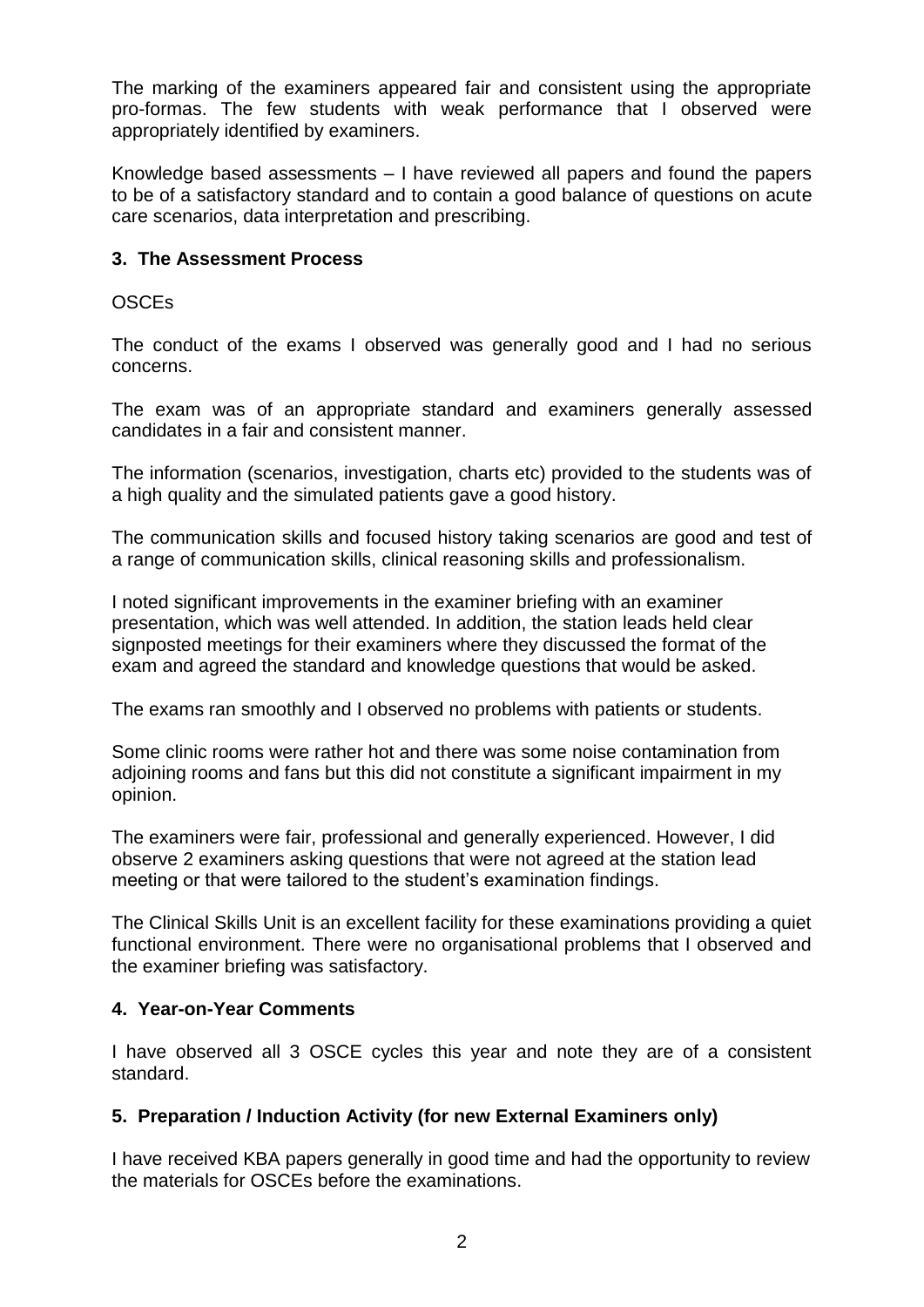# **6. Noteworthy Practice and Enhancement**

The exams were well organised and the simulation scenario ran very well in excellent facilities. Students were generally confident and performed well.

# **7. Appointment Overview (for retiring External Examiners only)**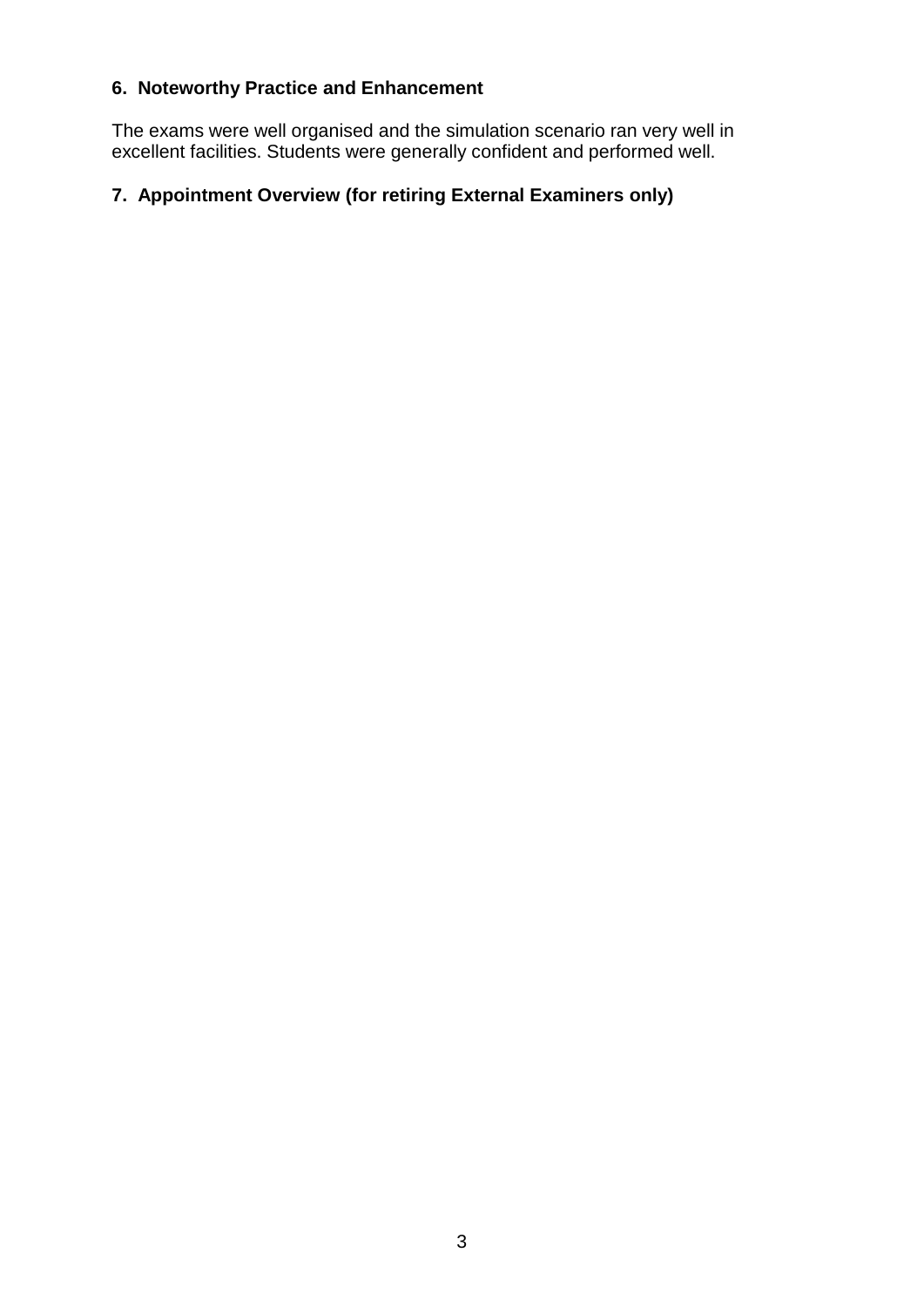# **8. Annual Report Checklist**

Please include appropriate comments within Sections 1-7 above for any answer of 'No'.

|      |                                                                                                                                                             | <b>Yes</b><br>(Y) | No<br>(N) | N/A<br>(N/A) |
|------|-------------------------------------------------------------------------------------------------------------------------------------------------------------|-------------------|-----------|--------------|
|      | <b>Programme/Course Information</b>                                                                                                                         |                   |           |              |
| 8.1  | Did you receive sufficient information about the Programme and<br>its contents, learning outcomes and assessments?                                          | <b>Yes</b>        |           |              |
| 8.2  | Were you asked to comment on any changes to the assessment<br>of the Programme?                                                                             |                   |           | X            |
|      | <b>Draft Examination Question Papers</b>                                                                                                                    |                   |           |              |
| 8.3  | Were you asked to approve all examination papers contributing<br>to the final award?                                                                        | yes               |           |              |
| 8.4  | Were the nature, spread and level of the questions appropriate?                                                                                             | yes               |           |              |
| 8.5  | Were suitable arrangements made to consider your comments?                                                                                                  | yes               |           |              |
|      | <b>Marking Examination Scripts</b>                                                                                                                          |                   |           |              |
| 8.6  | Did you receive a sufficient number of scripts to be able to assess<br>whether the internal marking and classifications were appropriate<br>and consistent? |                   |           | X            |
| 8.7  | Was the general standard and consistency of marking<br>appropriate?                                                                                         |                   |           | X            |
| 8.8  | Were the scripts marked in such a way as to enable you to see<br>the reasons for the award of given marks?                                                  |                   |           | X            |
| 8.9  | Were you satisfied with the standard and consistency of marking<br>applied by the internal examiners?                                                       |                   |           | X            |
| 8.10 | In your judgement, did you have the opportunity to examine a<br>sufficient cross-section of candidates' work contributing to the<br>final assessment?       |                   |           | X            |
|      | <b>Coursework and Practical Assessments</b>                                                                                                                 |                   |           |              |
| 8.11 | Was the choice of subjects for coursework and / or practical<br>assessments appropriate?                                                                    |                   |           | X            |
| 8.12 | Were you afforded access to an appropriate sample of<br>coursework and / or practical assessments?                                                          |                   |           | X            |
| 8.13 | Was the method and general standard of assessment<br>appropriate?                                                                                           |                   |           | X            |
| 8.14 | Is sufficient feedback provided to students on their assessed<br>work?                                                                                      |                   |           | X            |
|      | <b>Clinical Examinations (if applicable)</b>                                                                                                                |                   |           |              |
| 8.15 | Were satisfactory arrangements made for the conduct of clinical<br>assessments?                                                                             | yes               |           |              |
|      | <b>Sampling of Work</b>                                                                                                                                     |                   |           |              |
| 8.16 | Were you afforded sufficient time to consider samples of<br>assessed work?                                                                                  |                   |           | X            |
|      | <b>Examining Board Meeting</b>                                                                                                                              |                   |           |              |